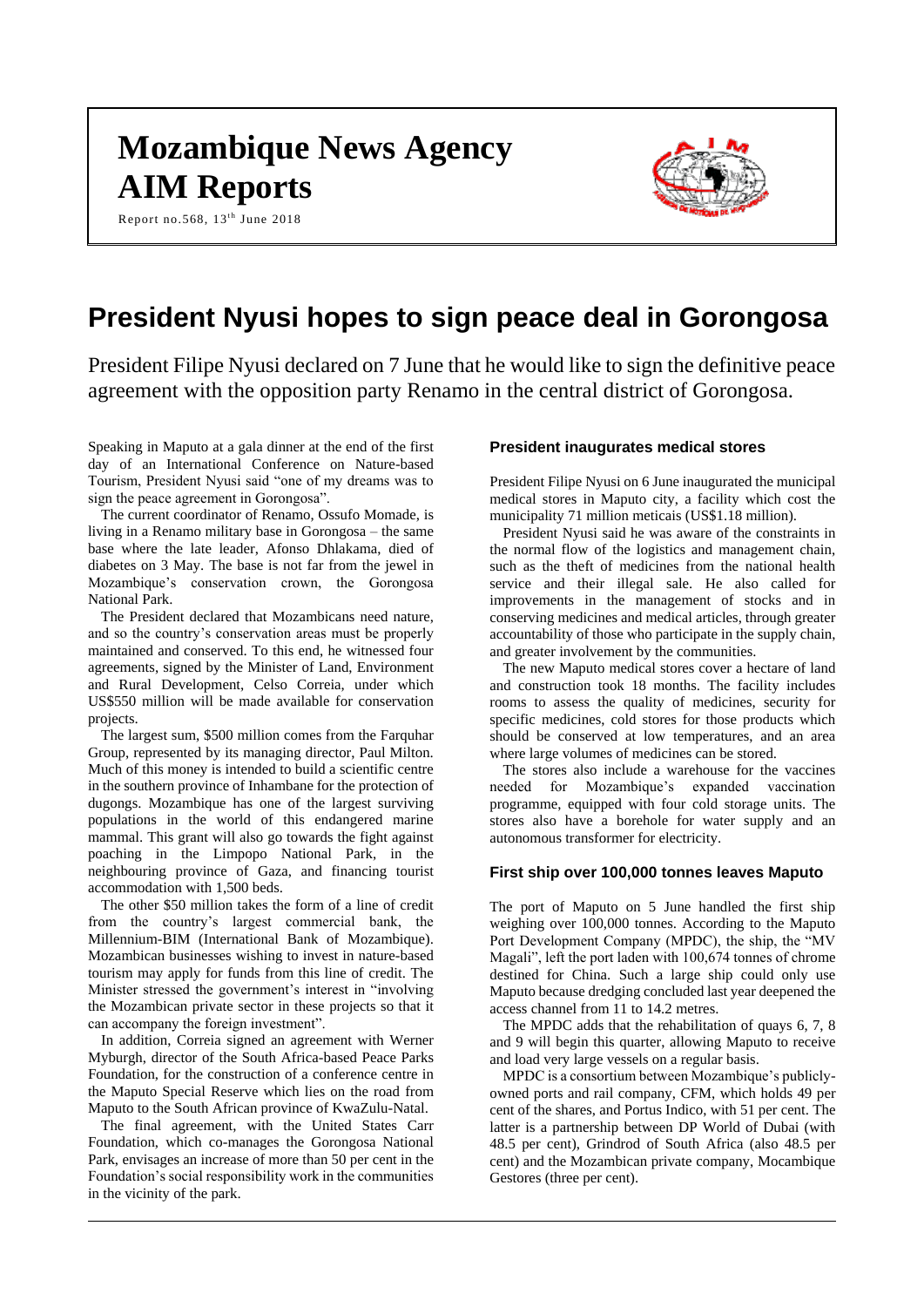### **China pledges \$100 million**

The Chinese government has pledged donations amounting to US\$100 million for the implementation of four projects in Mozambique, under agreements signed on 4 June, during the sixth meeting of the Joint Cooperation Commission between the two countries.

One of the projects is for a new airport just outside Xai-Xai, capital of the southern province of Gaza. The Chinese grant will cover the construction of the runway, the terminal, the auxiliary installations and the access road.

Xai-Xai is the only provincial capital that has no airport. The government's justification for the airport is that it will boost the local economy, particularly in tourism. Gaza has both beach resorts, and wildlife in the Limpopo and Banhine National Parks.

Although the release from the Joint Commission did not break down the \$100 million by project, last year the government stated that the Chinese grant for the airport would be \$60 million. It is by far the largest of the four projects.

A second project is the construction of a technical and professional institute in the town of Gorongosa, in the central province of Sofala. The design covers lecture rooms, workshops, a canteen, dormitories for the students and accommodation for the teachers. It will have a capacity for 740 students, and will teach courses on agriculture and livestock, including agro-processing.

China will also send engineers for the maintenance of the National Stadium in the outlying Maputo neighbourhood of Zimpeto. The stadium, completed in 2011, was built with \$70 million from the Chinese government. Under the new agreement the Chinese engineers will provide assistance to the stadium's operations for three years, including the electrical systems, the ventilation, heating, water supply and drainage. Spare parts and equipment will also be supplied.

Finally, China will send high-level agricultural specialists to Mozambique for three years. They will be involved in research, technical demonstrations and training in such areas as agronomy, agro-processing, and veterinary science. China will also supply some agricultural equipment, and there will be opportunities for Mozambique agricultural technicians to train in China.

Speaking at the close of the Commission meeting, Deputy Foreign Minister Maria Lucas said the agreements reached indicate the success of the work the two sides have been undertaking since the last meeting in 2015. "The decisions we have just taken lead us to conclude that we have attained our goals", she said. "The proof of this is the conclusion and signing of the cooperation agreements".

Lucas hoped that cooperation with China would continue, expressed in growing volumes of trade and business, including the involvement of private Chinese businesses in areas ranging from transport and manufacturing to banking and tourism.

The head of the Chinese delegation, Deputy Trade Minister Qian Keming, said his government remains willing to offer development aid aimed at priority projects that will boost the welfare of the Mozambican people.

On trade, he pledged that China will "take positive measure to increase its imports of Mozambican products, to improve the structure and quality of bilateral trade".

#### **Ruby auction raises record \$72 million**

London-based mining company Gemfields on 11 June announced that its auction in Singapore of rough rubies from its mine in the northern Mozambican district of Montepuez raised a company record of US\$71.8 million. Of the 86 parcels of rubies available at the auction, 82 were sold – fetching an average price of \$122 per carat.

This was the tenth auction of rubies from Montepuez Ruby Mining Ltd (MRM) held since June 2014. In total, they have generated \$407 million. According to the company, "the consistency of supply and the reliability of the Gemfields' grading system continues to be well received by buyers given that it reduces risk, improves manufacturing efficiencies and aids their ability to meet the demand for larger orders".

According to the company's chief executive, Sean Gilbertson, "MRM has been the largest taxpayer in Mozambique's Cabo Delgado province for the last three years, and this auction puts us on track to repeat that achievement in the 2018 calendar year, and to expand our community and conservation initiatives". He added, "as always, we thank our Mozambican partners, Mwiriti Limitada, and our host government – the Republic of Mozambique - for their vision and support in building and internationalising the Mozambican gemstone sector by promoting transparent and globally -competitive practices".

Gemfields stressed that "the proceeds of this auction will be fully repatriated to MRM in Mozambique, with the production tax due to the Government of Mozambique being paid on the full sales price achieved at the auction".

Gemfields holds a 75 per cent stake in Montepuez Ruby Mining Ltd. The other 25 per cent is owned by Mwiriti. Gemfields is entirely owned by the private equity company Pallinghurst Resources following a successful takeover bid last July.

#### **Twenty districts at risk of food insecurity**

Twenty districts in four provinces (Inhambane and Gaza in the south, and Sofala and Tete in the centre of the country) are at risk of food insecurity because irregular rainfall and insect pests have reduced this year's harvests.

A multi-sector group assessed the food security situation in the country in April and May, and submitted a report to the government, warning that over forty per cent of the population in the affected districts could face food shortages.

The group concluded that the fall armyworm (which strikes particularly at maize) and the cassava mosaic virus (transmitted by whiteflies), plus poor rains, have damaged crops, resulting in lower harvests than initially forecast.

Dino Buene, national official for vulnerability assessment in the Food and Nutritional Security Technical Secretariat (SETSAN) said that household food reserves in the affected districts are likely to run out in the next three months. As from September, he warned, humanitarian food aid would become urgent to ensure that vulnerable households would have enough to eat.

The worst situation is in Tete and Gaza. In each of these provinces seven districts are affected. Three districts are at risk in Inhambane, and three in Sofala.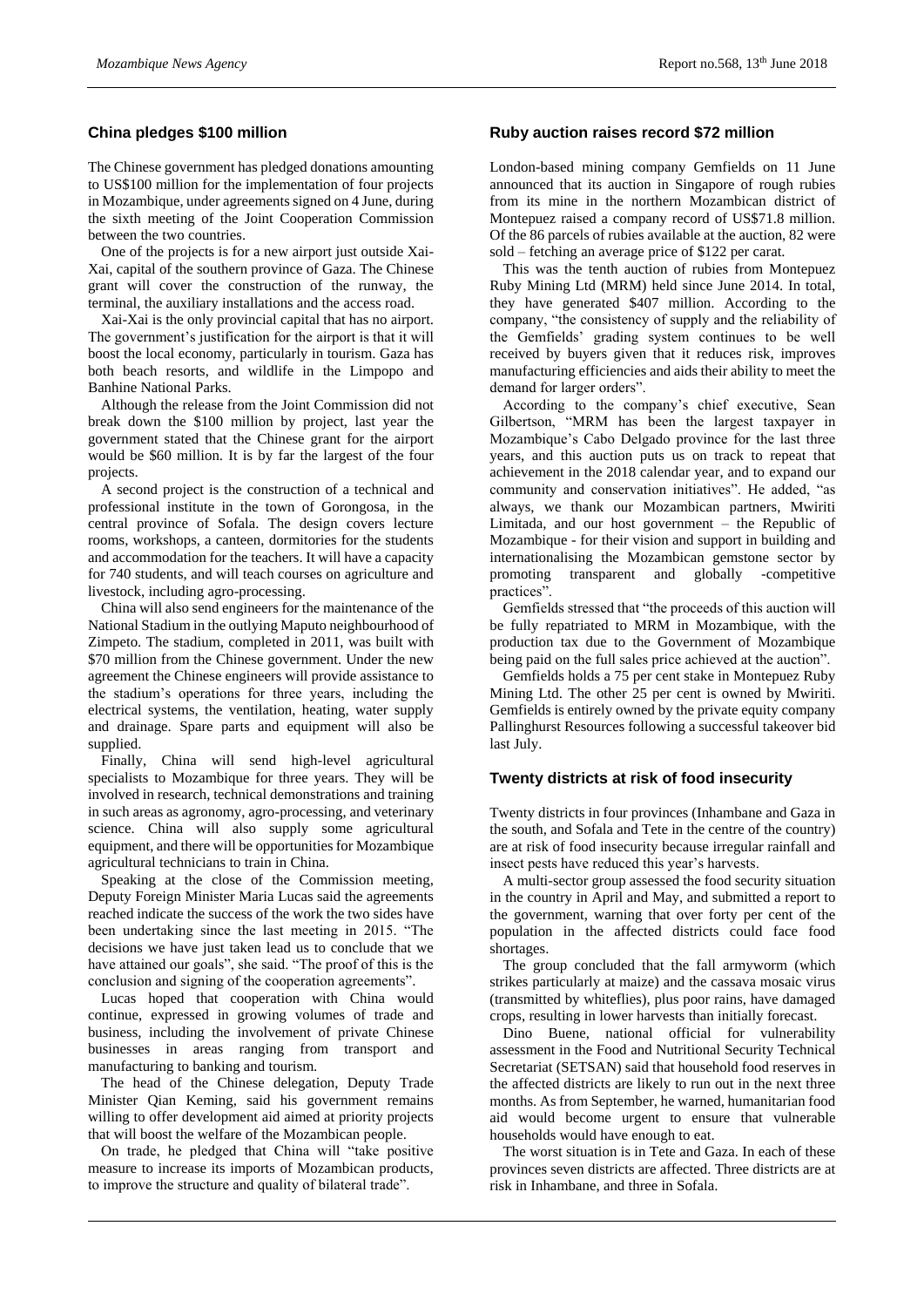# **Four dead in terrorist attack in Nangade**

Unknown assailants, believed to be Islamic fundamentalists, murdered four people on 11 June in Nangade district, in the northern province of Cabo Delgado, reports the newssheet "Mediafax". The raiders struck the village of Changa at around midnight, brandishing machetes and firearms. According to an unnamed local source, the terrorists also burnt down seven houses before melting into the night.

This is the second time the jihadists have struck in Nangade. The last attack reported was much further south, in Quissanga district on 6 June. Given the distances involved, it is unlikely that the same group was responsible for both the Quissanga and the Nangade attacks.

The United States oil and gas company Anadarko confirmed to "Mediafax" that it has been evacuating staff by helicopter from its camp on the Afungi peninsula, in Palma district. Anadarko is the operator for Area One of the Rovuma Basin, off the Cabo Delgado coast, where huge reserves of natural gas have been discovered. The consortium headed by Anadarko intends to build natural gas liquefaction plans at Afungi.

The Monjane and 25th June villages in Palma, south of Afungi, were the scene of particularly gruesome attacks on 27 May, when a terrorist group beheaded ten people.

The security situation has also hit the Canadian company Wentworth which was obliged to seek an extension of its licence because of what it described as a "challenging" security situation. Wentworth is exploring for gas and oil in the Tembo onshore block in Mocimboa da Praia district. But the terrorist activities in Mocimboa da Praia "have prevented safe access to the area for Wentworth staff and contractors", said a Wentworth release.

Meanwhile, Interior Minister Basilio Monteiro announced the arrest on 8 June of three members of the terrorist group: two on Ibo Island, and a third in Olumbi in Palma district. Monteiro also announced the setting up an "operational command", headed by high ranking officers, to take control of the situation in Quissanga and the neighbouring district of Macomia.

# **Tollgates for Beira – Zimbabwe highway**

The Mozambican government on 5 June authorised the country's Road Fund to set up three toll gates along the Beira - Zimbabwe highway, which crosses the central provinces of Sofala and Manica.

This road, which runs for 287 kilometres, used to be in a shockingly poor condition, but has been undergoing thorough rehabilitation since April 2015 by the Chinese company AFECC (Anhui Foreign Economic Construction Company).

It has long been stated government policy that vehicle owners (particularly large trucks) should help pay for the upkeep of roads. Yet to date the only major road that has tolls is the Maputo-South Africa motorway, operated by the South African company TRAC (Trans-Africa Concessions).

Two of the toll gates on the Beira-Zimbabwe road, at Nhamatanda, and at the Vanduzi crossroads, are ready to open. The third will be in Dondo district on a 17-kilometre stretch where the rehabilitation is not yet complete.

According to the chairperson of the Road Fund, Angelo Macuacua, the tariffs will be fixed in a joint diploma from the Ministers of Public Works and of Finance.

A meeting of the Council of Ministers (Cabinet) also agreed to spend 31.5 million meticais (about US\$530,000) on the reconstruction of the protective wall around Mozambique Island, off the coast of the northern province of Nampula. Rising sea levels threaten the very existence of Mozambique Island, which was the first colonial capital of Mozambique. Because of its unique mix of African, European and Arab cultures, UNESCO in 1991declared the Island a World Heritage Site.

The government spokesperson, Deputy Education Minister Armindo Ngunga, said the money will come from the National Sustainable Development Fund, run by the Ministry of Land, Environment and Rural Development. The money will be allocated to the Mozambique Island Municipal Council.

# **Anti-corruption office investigating Nampula council**

The Central Office for the Fight against Corruption (GCCC) is investigating the alleged theft of funds from the municipality of Nampula before and after the murder of the city's mayor, Mahamudo Amurane, last October.

While Amurane was still alive several municipal staff were detained, accused of diverting funds. This was a case that the Municipal Council, under Amurane, had denounced to the Nampula provincial anti-corruption office.

After Amurane's murder, Manuel Tocova, previously chairperson of the Municipal Assembly, became interim mayor. His period in office was brief and stormy, since he was in constant conflict with the city councillors appointed by Amurane. It was suspected that money disappeared during this turbulent period.

Tocova was arrested for the illegal possession of a firearm, for which he was eventually sentenced to ten months imprisonment, converted into a fine, and Americo Iemenle took over as interim mayor.

The desperate financial situation of the municipality became evident after the mayoral by-election, won by the candidate of the main opposition party Renamo, Paulo Vahanle. He soon discovered that the coffers were empty, and announced in April that the municipality had an accumulated debt of 41 million meticais (US\$683,000).

However, Vahanle is now discovering that the real debt is much higher. He told the daily newspaper "Noticias" that "we have been receiving individuals, representatives of financial institutions, and business people, all demanding the payment of debts".

Some of the debts date back to the period when Castro Numuaca was mayor – and his term of office ended in 2013. Others were incurred during Amurane's term of office, and still others when Tocova and Iemenle held the post of interim mayor.

Vahanle admitted that the municipality does not yet know how large its debts are. He said a team of staff from the municipal accounts department is working to draw a full list of the debtors, and he feared the final result will be considerably higher than the 41 million meticais announced in April.